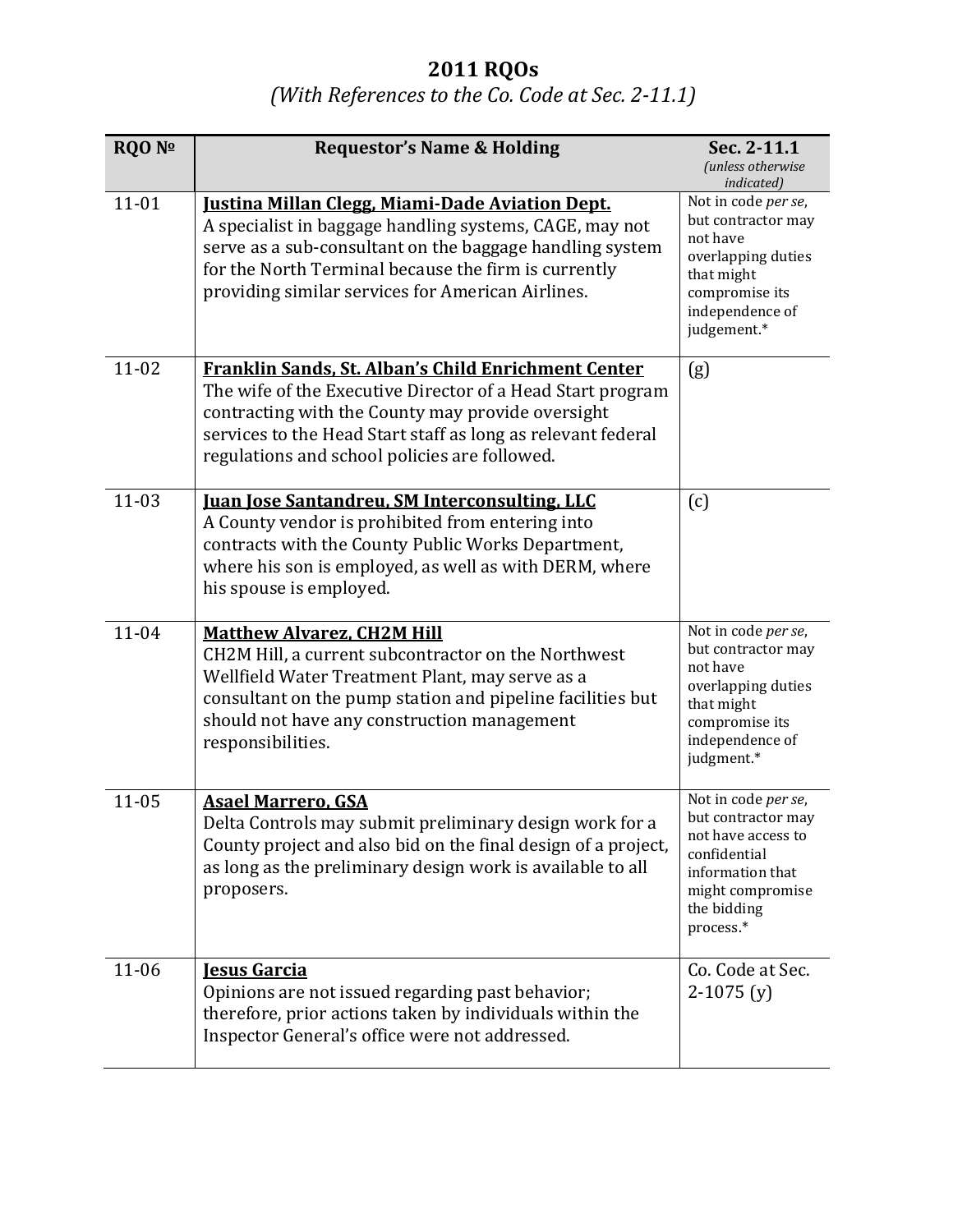| <b>RQO Nº</b> | <b>Requestor's Name &amp; Holding</b>                                                                                                                                                                                                                                                                                                                                                                                                                                                                                                                                                                                                                                                                                                                                                                                                                                | Sec. 2-11.1<br>(unless otherwise                                                                                                                 |
|---------------|----------------------------------------------------------------------------------------------------------------------------------------------------------------------------------------------------------------------------------------------------------------------------------------------------------------------------------------------------------------------------------------------------------------------------------------------------------------------------------------------------------------------------------------------------------------------------------------------------------------------------------------------------------------------------------------------------------------------------------------------------------------------------------------------------------------------------------------------------------------------|--------------------------------------------------------------------------------------------------------------------------------------------------|
| $11 - 07$     | Diane Collins, Miami-Dade Youth Commission<br>Members of the Miami-Dade Youth Commission are not<br>required to file financial disclosure forms because the<br>youths are unlikely to have assets.                                                                                                                                                                                                                                                                                                                                                                                                                                                                                                                                                                                                                                                                   | indicated)<br>(i)                                                                                                                                |
| 11-08         | Albert Argudin, A.D.A Engineering, Inc.<br>The engineering firm may not simultaneously provide<br>services as an independent consultant on the Munisport<br>Landfill for the Dept. of Solid Waste and serve as an<br>owner's representative on the Winson Water Treatment<br>Plant for the City of North Miami.                                                                                                                                                                                                                                                                                                                                                                                                                                                                                                                                                      | Not in code per se,<br>but contractor may<br>not have<br>overlapping duties<br>that might<br>compromise its<br>independence of<br>judgment.*     |
| 11-09         | <b>Ideal Architecture Design, P.A.</b><br>Ideal Architecture did not have a conflict to contract with<br>the Aviation Dept. to repair the roof of Concourse D. This<br>matter was merged with other requests in RQ0 11-10.                                                                                                                                                                                                                                                                                                                                                                                                                                                                                                                                                                                                                                           | Not in code per se,<br>but contractor does<br>not have<br>overlapping duties<br>that might<br>compromise its<br>independence of<br>judgment.*    |
| $11 - 10$     | <b>ACES Consulting Engineers, et al</b> (Louis Aguirre &<br>Associates, P.A.; Alleguez Architecture, Inc.; APEC;<br>Architects International; ATC; CSA Group (Eastern<br>Engineering); CWI; Douglas Wood (See Ltr to Gurri<br>Matute); EBS; Gartek; Gurri Matute; HADP Architecture,<br>Inc.; HEERY S&G Ideal Architecture Design, P.A.; KVH<br>Architects, P.A.; Laura M. Perez & Associates, Inc.; Leo<br>Daly; Martinez Engineering; Maurice Gray & Associates;<br>MC Harry; MGE Architects; Pedraza Architects Inc.; Perez<br>& Perez Architects Planners; PSA; RCP/Rizo Carreno &<br>Partners; Rodriguez Peterson & Porras Architects; SDM;<br>Silva Architects; ZAG/Zamparelli Architectural Group)<br>None of the above-referenced firms had conflicts that<br>prohibited them from contracting with the Aviation Dept.<br>to repair the roof of Concourse D. | Not in code per se,<br>but contractors will<br>not have<br>overlapping duties<br>that might<br>compromise their<br>independence of<br>judgment.* |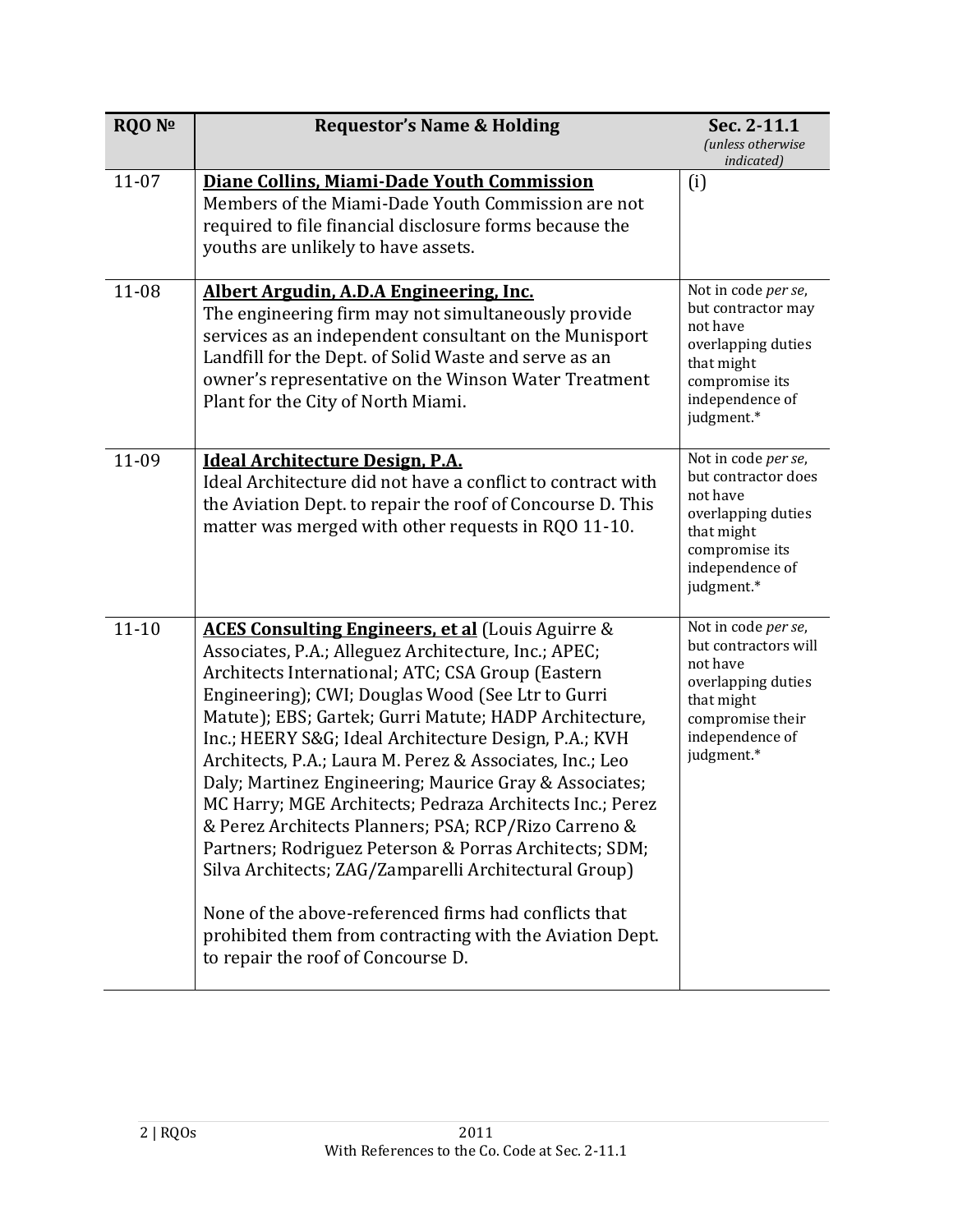| RQO Nº    | <b>Requestor's Name &amp; Holding</b>                                                                                                                                                                                                                                                                                                                                                                                                                                                               | Sec. 2-11.1<br><i>(unless otherwise</i>                                                                                                       |
|-----------|-----------------------------------------------------------------------------------------------------------------------------------------------------------------------------------------------------------------------------------------------------------------------------------------------------------------------------------------------------------------------------------------------------------------------------------------------------------------------------------------------------|-----------------------------------------------------------------------------------------------------------------------------------------------|
|           |                                                                                                                                                                                                                                                                                                                                                                                                                                                                                                     | indicated)                                                                                                                                    |
| $11 - 11$ | Amelia Cordova-Jiminez, OCI<br>The spouse of a County employee may accept employment<br>with an engineering firm that frequently seeks County<br>contracts because the spouse does not have a controlling<br>financial interest in the firm. However, the County<br>employee may not serve as the selection coordinator for<br>projects on which the engineering firm bids because she<br>may not take official actions involving entities in which<br>she has financial interests.                 | $(c)$ , $(n)$                                                                                                                                 |
| $11 - 12$ | Rene de los Rios, Atkins North America<br>Atkins may provide construction engineering and<br>inspection services for the Wharf Strengthening program<br>at the Seaport as long as the firm has completed all<br>outstanding work orders related to the Dredging Project.                                                                                                                                                                                                                            | Not in code per se,<br>but contractor does<br>not have<br>overlapping duties<br>that might<br>compromise its<br>independence of<br>judgment.* |
| $11 - 13$ | <b>Michael Nardone, URS</b><br>URS may not provide construction engineering and<br>inspection services for the Wharf Strengthening program<br>at the Seaport as long as the firm is serving as the bond<br>engineer.                                                                                                                                                                                                                                                                                | Not in code per se,<br>but contractor may<br>not have<br>overlapping duties<br>that might<br>compromise its<br>independence of<br>judgment.*  |
| $11 - 14$ | <b>Bernice Matalon Roth</b><br>Staff members of the Children's Trust may vote on<br>proposals before the Trust as long as the staff members<br>have no financial interests in the entities submitting<br>proposals. However, staff members may not perform<br>contract-related duties regarding former employers for 2<br>years following private employment.                                                                                                                                       | $(n)$ , $(x)$                                                                                                                                 |
| $11 - 15$ | <b>Douglas Pile, WASD</b><br>A County employee with the Business Division of WASD<br>may accept outside employment as a political consultant<br>to municipal candidates and political committees as long<br>as his clients are not developers with whom he negotiates<br>WASD agreements. The prohibition extends for two years<br>following the employee's departure from County<br>employment. (See RQO 09-29, in which the employee's<br>duties at WASD differed from the current fact pattern.) | $(j)$ , $(k)$ , $((q)$                                                                                                                        |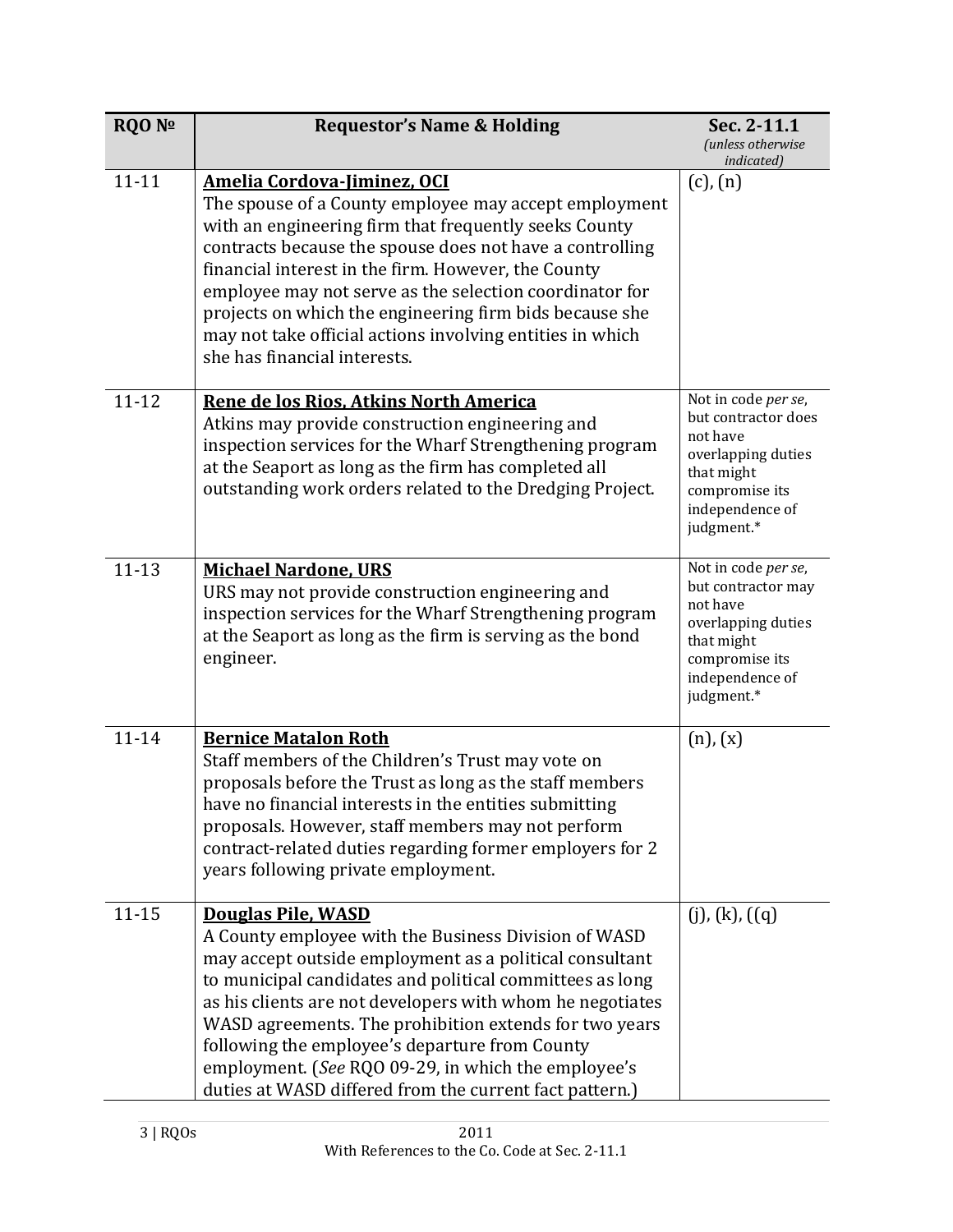| <b>RQO Nº</b> | <b>Requestor's Name &amp; Holding</b>                                                                                                                                                                                                                                                                                                                                                                                                                  | Sec. 2-11.1<br>(unless otherwise                                                                                                             |
|---------------|--------------------------------------------------------------------------------------------------------------------------------------------------------------------------------------------------------------------------------------------------------------------------------------------------------------------------------------------------------------------------------------------------------------------------------------------------------|----------------------------------------------------------------------------------------------------------------------------------------------|
|               |                                                                                                                                                                                                                                                                                                                                                                                                                                                        | indicated)                                                                                                                                   |
| $11 - 16$     | <b>Samuel Nifah, Nifah &amp; Partners</b><br>Nifah & Partners, which served as a subcontractor on<br>preliminary planning studies at the airport, may bid on a<br>contract to provide architectural and engineering services<br>for a runway rehabilitation project. (This opinion<br>references RQ0 10-26, RQ0 09-31 and RQ0 03-36.)                                                                                                                  | Not in code per se,<br>but contractor does<br>not have<br>overlapping duties<br>that might<br>compromise its<br>independence of<br>judgment* |
| $11 - 17$     | <b>Armando Hernandez, MACTEC (now AMEC)</b><br>MACTEC may not provide construction engineering and<br>inspection services for the Wharf Strengthening program<br>because the firm was a member of the design team on the<br>project.                                                                                                                                                                                                                   | Not in code per se,<br>but contractor may<br>not have<br>overlapping duties<br>that might<br>compromise its<br>independence of<br>judgment*  |
| $11 - 18$     | <b>Andre Pierre, Mayor of North Miami</b><br>An elected official is not required to disclose as a gift travel<br>expenses he received in order to conduct official city<br>business.                                                                                                                                                                                                                                                                   | (e)                                                                                                                                          |
| 11-19         | <b>Albert Argudin, ADA Engineering</b><br>ADA may not provide construction engineering and<br>inspection services for the Wharf Strengthening program<br>because the firm has been serving as a sub-consultant to<br>the architect of record, HDR. Activities as the architect of<br>record, such as surveying, designing and construction<br>management, will be conducted concurrently with<br>activities involving the Wharf Strengthening program. | Not in code per se,<br>but contractor may<br>not have<br>overlapping duties<br>that might<br>compromise its<br>independence of<br>judgment.* |
| $11 - 20$     | <b>Joaquin Perez, Bolton, Perez and Associates</b><br>Bolton, Perez may not provide construction engineering<br>and inspection services for the Wharf Strengthening<br>program at the Seaport because the firm is serving as a<br>sub-consultant to the bond engineer, URS.                                                                                                                                                                            | Not in code per se,<br>but contractor may<br>not have<br>overlapping duties<br>that might<br>compromise its<br>independence of<br>judgment.* |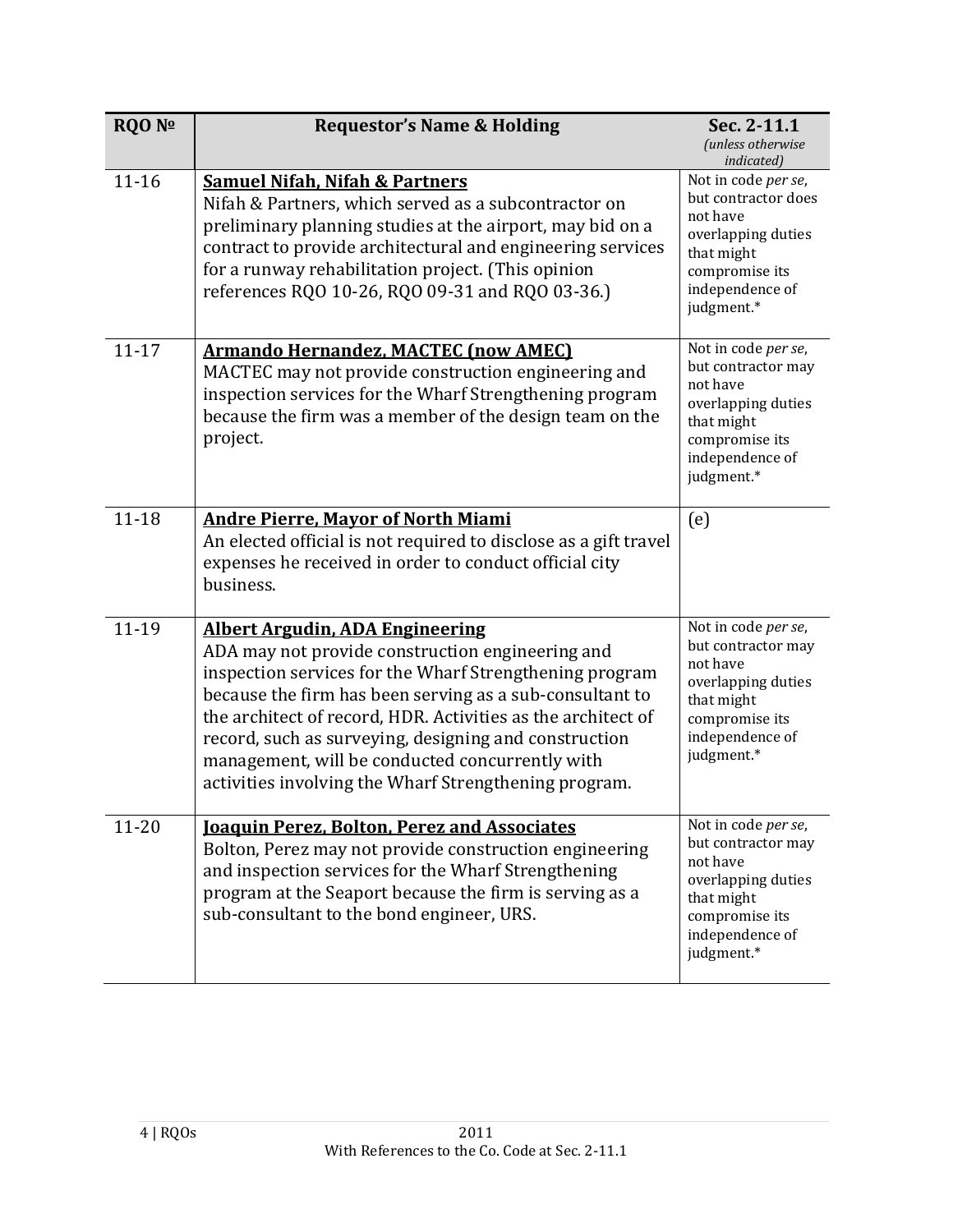| <b>RQO Nº</b> | <b>Requestor's Name &amp; Holding</b>                                                                                                                                                                                                                                                                                                                                                                                                                                                                                                                                                                                                                         | Sec. 2-11.1<br>(unless otherwise<br>indicated)                                                                                                |
|---------------|---------------------------------------------------------------------------------------------------------------------------------------------------------------------------------------------------------------------------------------------------------------------------------------------------------------------------------------------------------------------------------------------------------------------------------------------------------------------------------------------------------------------------------------------------------------------------------------------------------------------------------------------------------------|-----------------------------------------------------------------------------------------------------------------------------------------------|
| $11 - 21$     | <b>Arturo Perez, Pinnacle Consulting Enterprises, Inc.</b><br>Pinnacle Consulting may provide construction engineering<br>and inspection services for the Wharf Strengthening<br>program at the Seaport because it has no current<br>conflicting responsibilities at the Seaport.                                                                                                                                                                                                                                                                                                                                                                             | Not in code per se,<br>but contractor does<br>not have<br>overlapping duties<br>that might<br>compromise its<br>independence of<br>judgment.* |
| $11 - 22$     | <b>Samuel Weissman, Avart Amman &amp; Whitley Architects</b><br><b>&amp; Engineers</b><br>Avart may provide construction engineering and<br>inspection services for the Wharf Strengthening program<br>at the Seaport because the three contracts the firm<br>currently holds at the Seaport are completely unrelated to<br>the Wharf Strengthening program.                                                                                                                                                                                                                                                                                                  | Not in code per se,<br>but contractor does<br>not have<br>overlapping duties<br>that might<br>compromise its<br>independence of<br>judgment.* |
| $11 - 23$     | Oracio Riccobono, GEOSOL, Inc.<br>GEOSOL may provide construction engineering and<br>inspection services for the Wharf Strengthening program<br>at the Seaport because the three contracts the firm<br>currently holds at the Seaport are completely unrelated to<br>the Wharf Strengthening program.                                                                                                                                                                                                                                                                                                                                                         | Not in code per se,<br>but contractor does<br>not have<br>overlapping duties<br>that might<br>compromise its<br>independence of<br>judgment.* |
| 11-24         | <b>Leonard Gonzalez, formerly with DPM</b><br>A former County employee may accept employment with a<br>current County vendor, Odebrecht Global Sourcing, Inc.,<br>but he may not lobby the County for two years on behalf of<br>his private employer.                                                                                                                                                                                                                                                                                                                                                                                                         | (q)                                                                                                                                           |
| $11 - 25$     | <b>Taquan Williams-Aranha, Housing Finance Authority</b><br>An employee of the Housing Finance Authority (HFA) may<br>serve as a member of a selection committee to recommend<br>developers of public housing sites when two of the<br>developers are also seeking funding from the HFA. The<br>employee has no financial interests related to the<br>developers and will not be making official decisions<br>regarding funding for them until after the selection<br>process is completed. The Cone of Silence prohibits the<br>employee from discussing matters related to the selection<br>committee until a written recommendation is made to the<br>BCC. | $(n)$ , $(t)$                                                                                                                                 |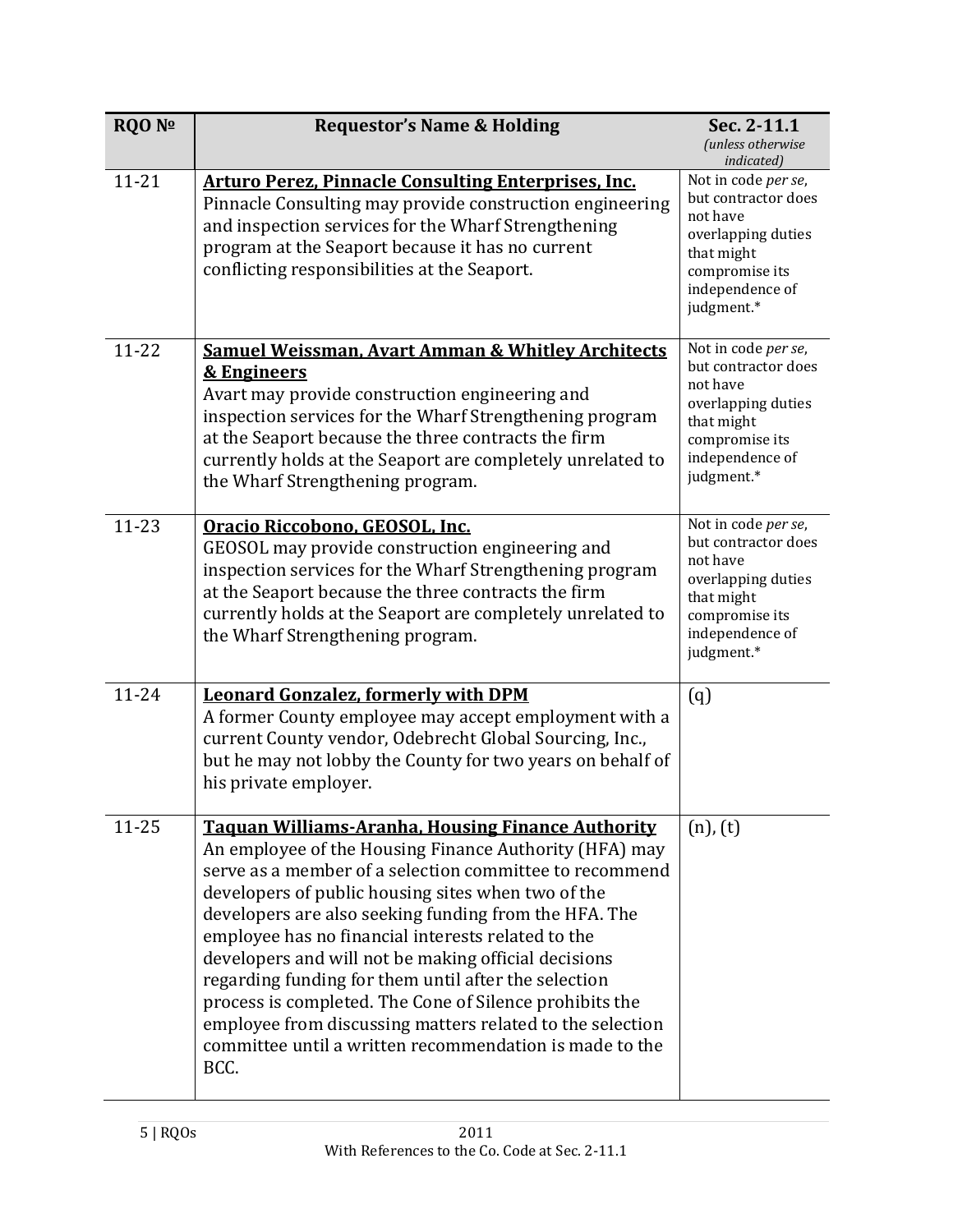| <b>RQO Nº</b> | <b>Requestor's Name &amp; Holding</b>                                                                                                                                                                                                                                                                                                                                                                                                                                                                                                                                                                                                                                                         | Sec. 2-11.1<br><i>(unless otherwise</i><br><i>indicated</i> ) |
|---------------|-----------------------------------------------------------------------------------------------------------------------------------------------------------------------------------------------------------------------------------------------------------------------------------------------------------------------------------------------------------------------------------------------------------------------------------------------------------------------------------------------------------------------------------------------------------------------------------------------------------------------------------------------------------------------------------------------|---------------------------------------------------------------|
| $11 - 26$     | <b>Thomas Goldstein, former County Attorney</b><br>A former County attorney who represented the County in<br>eminent domain matters may now represent private<br>clients in quasi-judicial hearings involving eminent<br>domain issues. However, the attorney should avoid direct<br>participation in the initial phase of eminent domain<br>proceedings because these initial meetings may not be<br>'quasi-judicial" in nature.                                                                                                                                                                                                                                                             | $(q)$ , $(s)$                                                 |
| $11 - 27$     | <b>Jan Seiden, City Attorney for the City of Miami Springs</b><br>Elected officials in the City of Miami Springs were advised<br>not to serve on the board of directors of a for-profit entity<br>created to manage the historic, city-owned Curtiss<br>Mansion. As city commissioners, the elected officials<br>would have voting conflicts on matters brought before<br>them by the entity on which they also served as directors.<br>Consequently, the city's proposal to maintain ownership of<br>the Curtiss Mansion and, at the same time, obtain the<br>Historic Tax Credit tax credits associated with renovation<br>of the Mansion, was incompatible with the County ethics<br>code. | (d)                                                           |
| 11-28         | <b>Jess Linn, Planning &amp; Zoning Dept.</b><br>A member of the County Planning Advisory Board may<br>vote on a matter even though he is an officer with the<br>entity coming before him because no direct benefit will<br>inure to him as a result of the vote. (See also INQ 11-138,<br>INQ 11-147 and INQ 11-152 re Palmer Lake Charrette.)                                                                                                                                                                                                                                                                                                                                               | $(n)$ , $(v)$                                                 |
| 11-29         | Ken C. Jurney, Jr., Miami-Dade Police Dept.<br>The stepmother of a County employee may not enter into<br>a contract with the County to provide polygraph services<br>because her stepson works for the department that will<br>oversee the contract. (See also INQ 09-174 and INQ 11-<br>167.                                                                                                                                                                                                                                                                                                                                                                                                 | (c)                                                           |